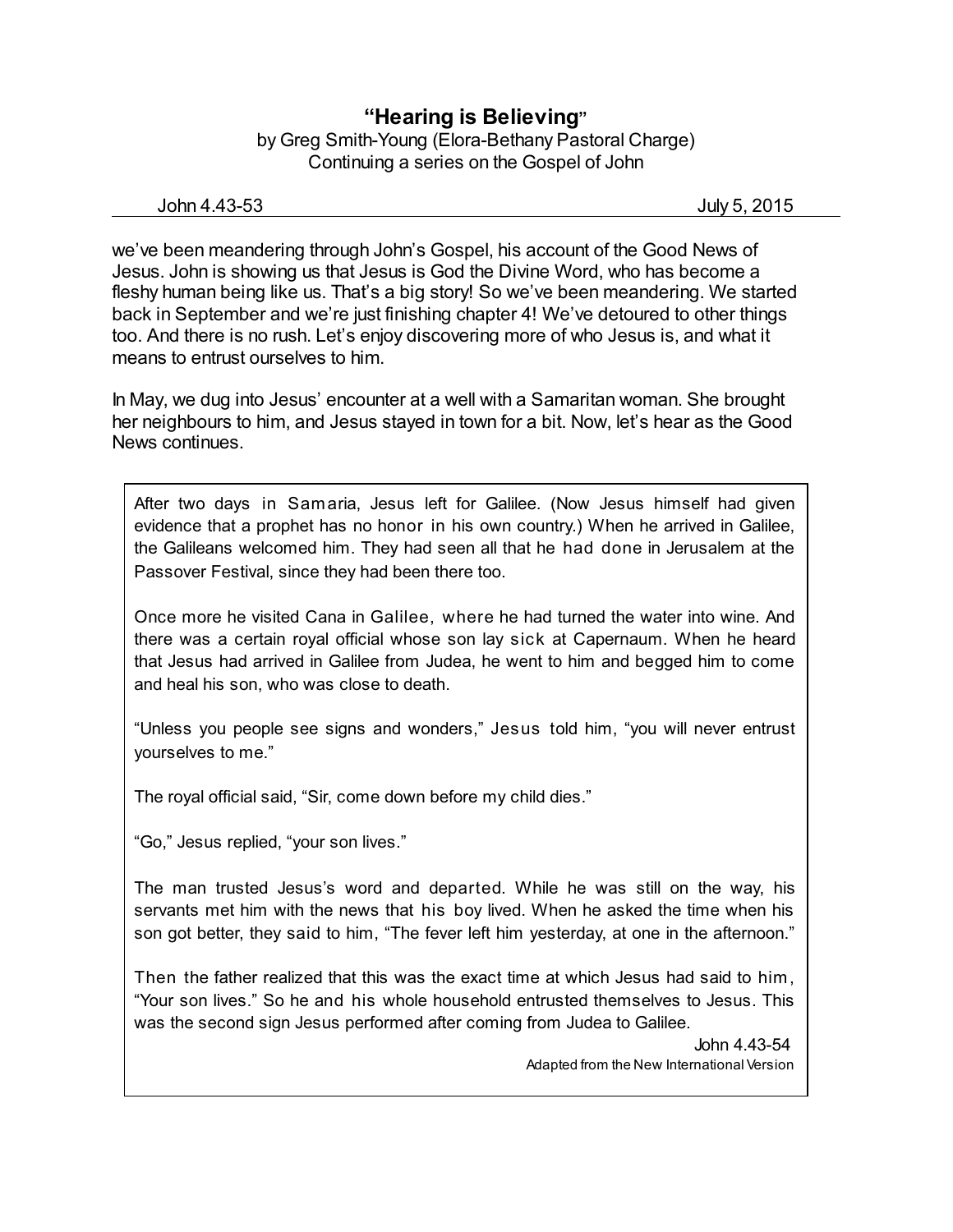Jesus has come home to the Galilee region, after making the pilgrimage south to Jerusalem for the Passover. Many others had gone too, like every year. They saw what Jesus did there. They saw him take authority over the Lord's Temple by grinding its business to a halt. They saw him baptizing. They saw other signs too.<sup>1</sup> So back home, they welcomed him and waited for what he would do next. But then, John who is writing this Good News, hits us with this: *"A prophet has no honor in his own country."* That does not look promising for what's coming next.

Jesus visits Cana. Last time he was there, he had turned water into wine at a wedding. At first, only a few knew. But don't' expect people to keep that sort of thing quiet! A big shot has come to town too, hoping Jesus will do something even greater. The man is important and influential, but now he is just a dad, desperate for healing for his dying son. But then, Jesus who is the Good News, hits him with this: *"Unless you people see signs and wonders, you will never entrust yourselves to me."* That does not look promising for what's coming next!

We come to God. We have heard what Jesus has done, certainly in the Bible and maybe more recently. Perhaps we have even seen it ourselves. So we come to God, as heartfelt and desperate as that dad was. What will God do? Will God give us a rebuke, a slapdown? Sometimes it feels like that, right. Or, just silence? Which does not look promising for what's coming next!

II

We know Jesus can help this begging father. You heard how it ends; the boy lives because of Jesus. So why does Jesus seem reluctant? What is troubling him, our loving Saviour, who loves that boy and his dad, and wants, for all of us, fullness of life?

People want "Signs and wonders." Spectacular displays of God's power. Astonishing performances of God's might. The audience goes "Wow!" and pour out its applause. Put "signs and wonders" on the billboard, and we'll pack them in.

That's what's troubling Jesus.

For some, it's simply entertainment. We love the show.

For some, we are at our end. All resources are exhausted, all avenues blocked, and our hopes lie crumpled. We've got advanced medicine, sophisticated diagnoses, cutting-edge treatments, and public healthcare. Yet we are flung into confusion and dreading, when the medicine can advance no further, when the sophisticated diagnoses are left shrugging their shoulders, when the cutting-edge of the treatments becomes dull and useless, and all the

<sup>1</sup> John 2.13-22; 2.23-25; 3.22.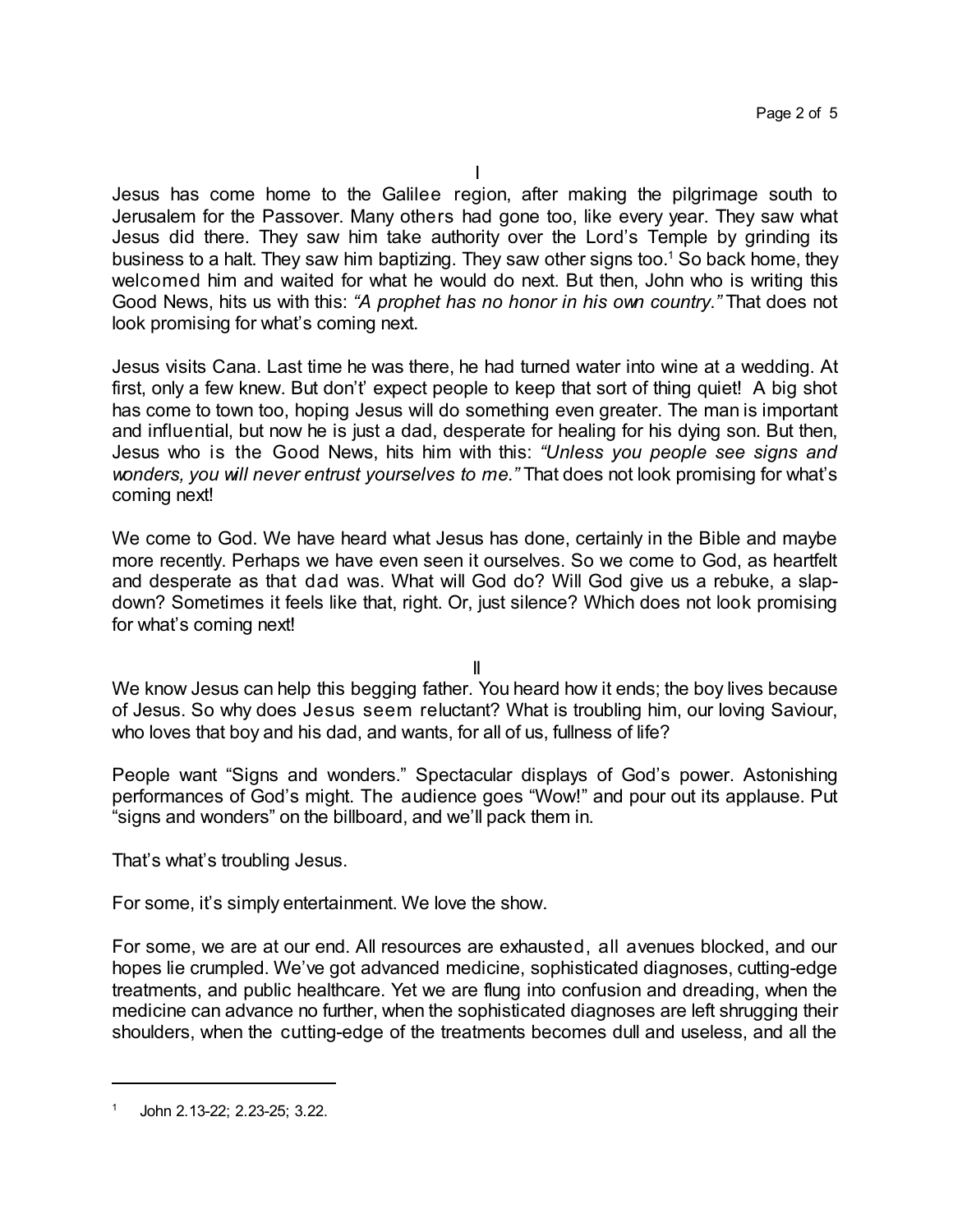money in the world means nothing. Then someone promises "signs and wonders!" Might we fling ourselves down, begging, just on the chance something will change? Wouldn't "signs and wonders" be proof? God is real. God cares. God will do something.

Of course, such a sign, such a wonder would grab us and arrest us, take hold of us. Maybe that is what worries Jesus. That it would hold us, and we'd be stuck.

Don't get me wrong. Healing! That would be a good place to be stuck. Amen!

But then what? What next?

III

Let's lighten things a bit. It's summer, and for some of us it will include camping or cottaging. One of those rainy days will come, and we'll be stuck inside. One of those old games will come out. Like Trouble!<sup>2</sup>

> *You've got Trouble! Wait, don't run. This kind of Trouble is lots of fun! Pop-O-Matic pops the dice. Pop a 6, and you move twice. Race your men around the track and try to send the others back.*<sup>3</sup>

But I know from childhood experience that you can get so absorbed in sending the others back, you forget the point of the game. To the point is to get to the end!

Jesus knows us very well. Is he worried that we'll get so taken by amazing wonders, we won't keep going on, to the end, to see the point of everything he is doing?

This summer, some of you might find yourselves in the Toronto area during the Pan Am games. They've put up new signs, to help people find their way around. Here's one.<sup>4</sup>



 $\frac{2}{3}$  https://en.wikipedia.org/wiki/Trouble (board\_game)<br> $\frac{3}{10}$  This is the jingle the from a television advertisement

This is the jingle the from a television advertisement for Trouble that I saw as a boy. It was obviously effective, as I still remember it by heart!

<sup>4</sup> http://www.thestar.com/content/dam/thestar/news/canada/2015/06/23/from-ajx-to-rcy-new-pan-am-str eet-signs-full-of-code/signs-compositejpg.jpg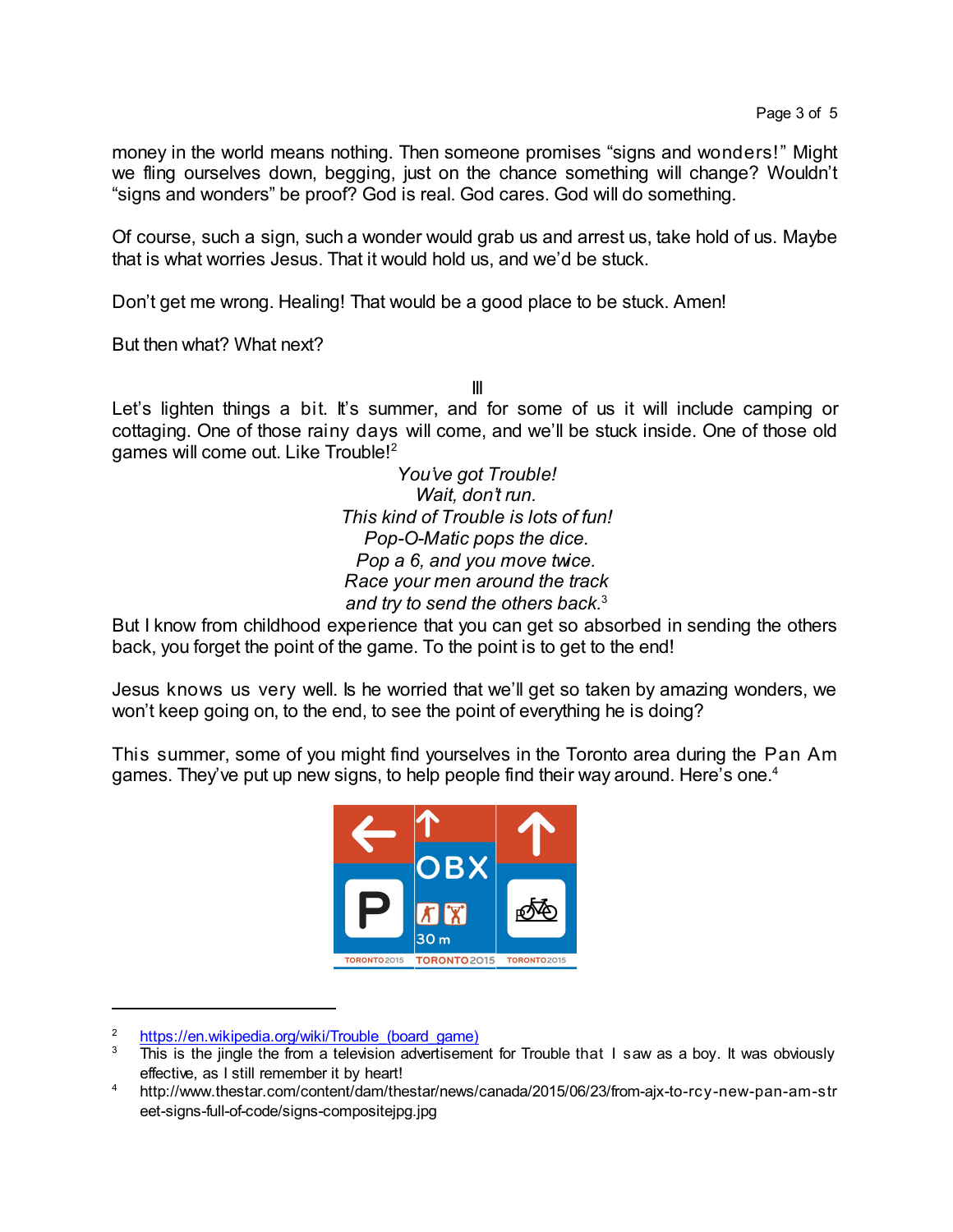With just a few simple images, it tells us:

- parking is to the left,
- bicycle parking is straight ahead.
- it's 30 metres is the OBX. Of course that's the Oshawa Sports Centre (Yah! As if that's obviously what "OBX" stands for!)
- that's where you'll find boxing and weightlifting.

It's not a bad sign . . . unless you stay in front of it, thinking too hard to figure it out. Or, admiring its concise cleverness. The sign is not the point, but if you get stuck on it, the sign won't help at all. You'll miss the main event! 5

Is Jesus worried we'll be so gripped by a sign and wonder he does, that we will miss what is going on? As I said, he knows us very well.

IV

Back in the story, the dad asks again. *"Sir, come down before my child dies."*Keep asking. Persist. Bend God's ear.

He asks again . . . and Jesus shows him nothing.

But Jesus *says* something. And the dad *hears*.

Threads weave through this Gospel of John. One thread is that *seeing* is not as reliable as *hearing*. *Seeing* what Jesus does might impress you. *Hearing* what he says will change you, profoundly and deeply.

For instance, on Easter morning Mary is alone beside Jesus' emty tomb, weeping. She *sees* a man and mistakes him for the gardener. Yet when she *hears* him speak, she knows he is Jesus.

A week later, Thomas *sees* Jesus alive, and the crucifixion wounds, and believes. But Jesus says to him, *"Blessed are those who have not seen and yet have believed."* 6

Here is another way of putting it. *Hearing* and *trusting* Jesus—taking him at his word—will bring us into the light. Once we're in the light, then we will *see*. 7

 $^5$  l've adapted examples N. T. Wright uses in <u>John for Everyone, Part 1</u> (Louisville: Westminster John Knox, 2004), 51-52.

<sup>&</sup>lt;sup>6</sup> John 20.24-29. Some other examples: 4.41-42 (the villagers believe in Jesus because of his word and what they had heard); 6:36 ("you have seen me and yet do not believe"); It's not that seeing is useless (see, for instance, 6:40). Rather, hearing Jesus' word is more powerfully linked to belief than is seeing his actions).

 $7$  See or, better, hear the discourse in John 9, especially its ending dialogue between Jesus and some Pharisees.